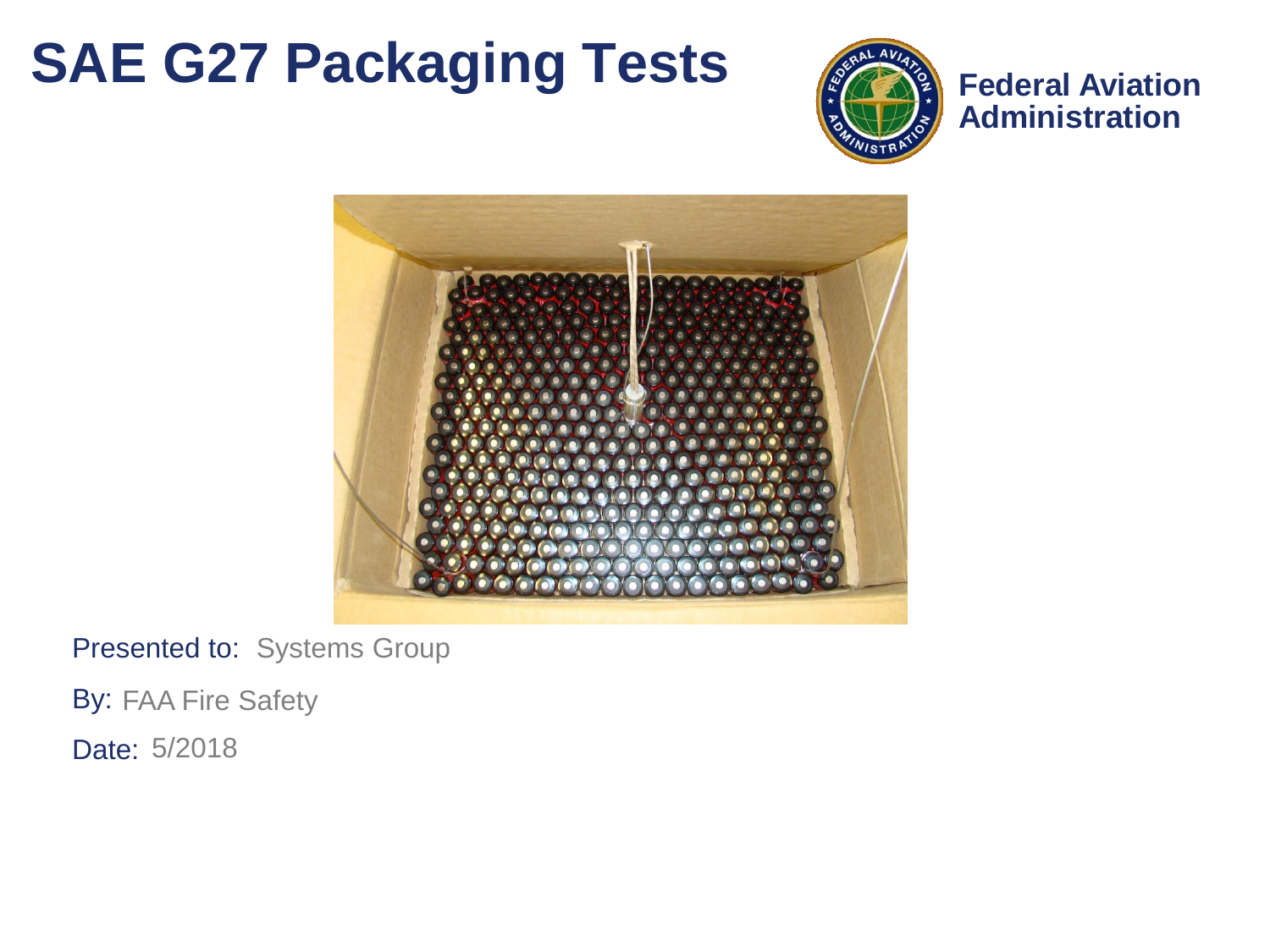# **Background**

- **SAE is creating a packaging standard.**
- **The standard includes a chamber that will fill up with battery gasses.**
- **The gasses in the chamber collect and eventually ignite.**
- **A foundation for the test method is the dispersion of flammable gasses in the chamber until the entire volume reaches the LFL uniformly.**

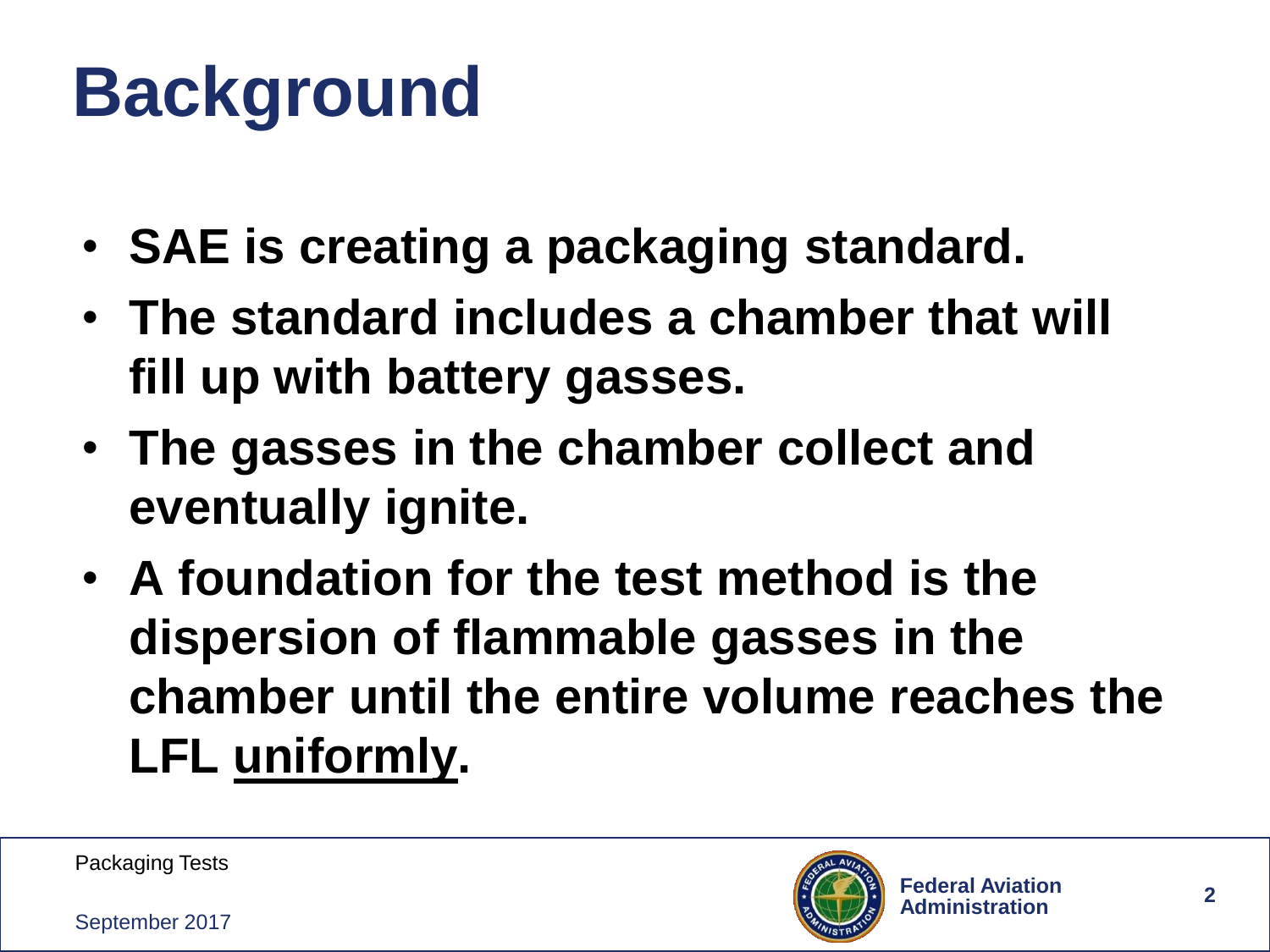# **Introduction**

- **Motivation for this work was based on a few experiments that showed smoke stratification.**
- **Key question: Is smoke stratification an indicator of flammable gas stratification?**



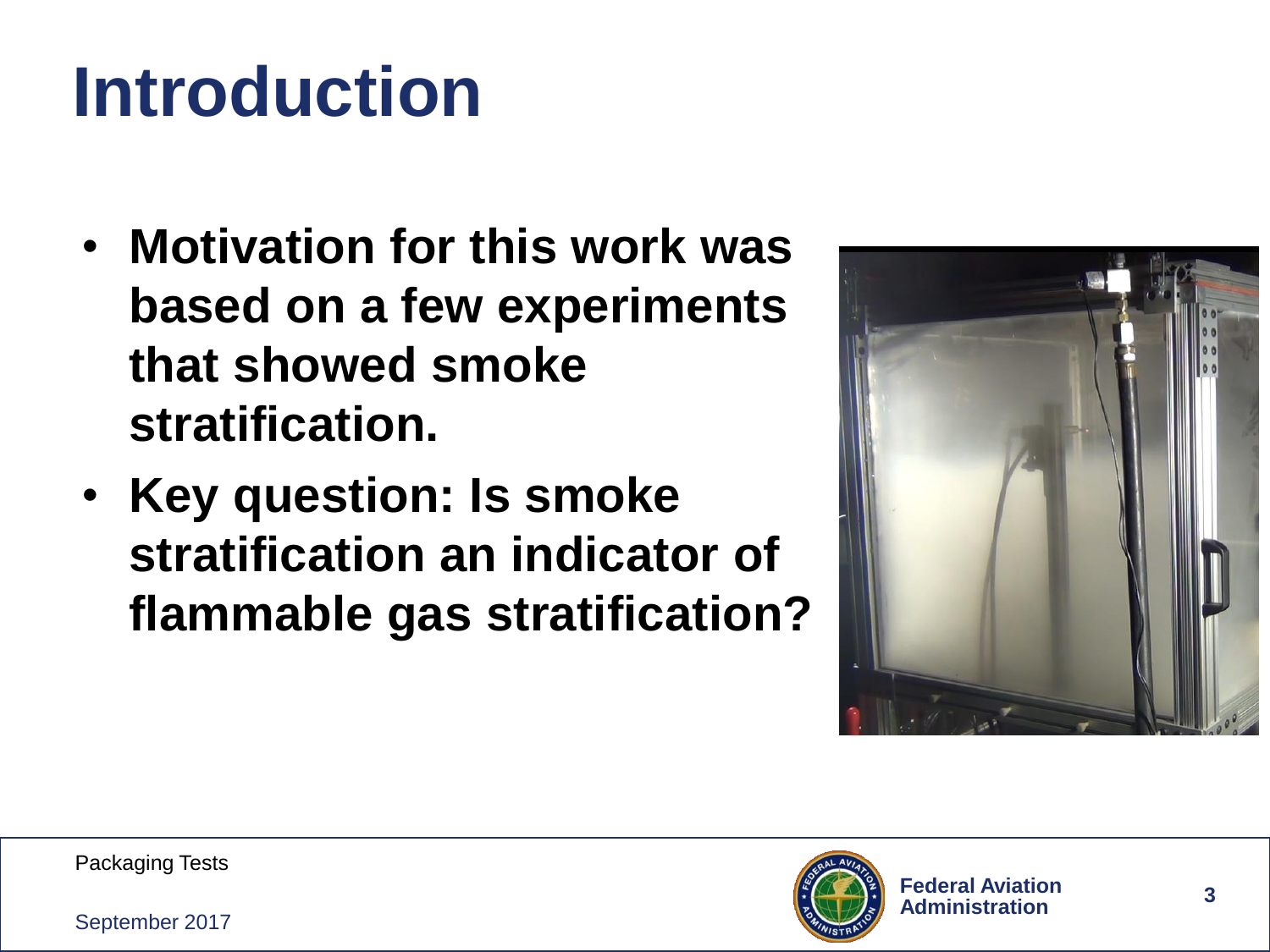

- **14 Cells were placed in a sealed box**
- **The sealed box was ducted through a heat exchanger and then into the chamber.**

Heat exchanger



Packaging Tests

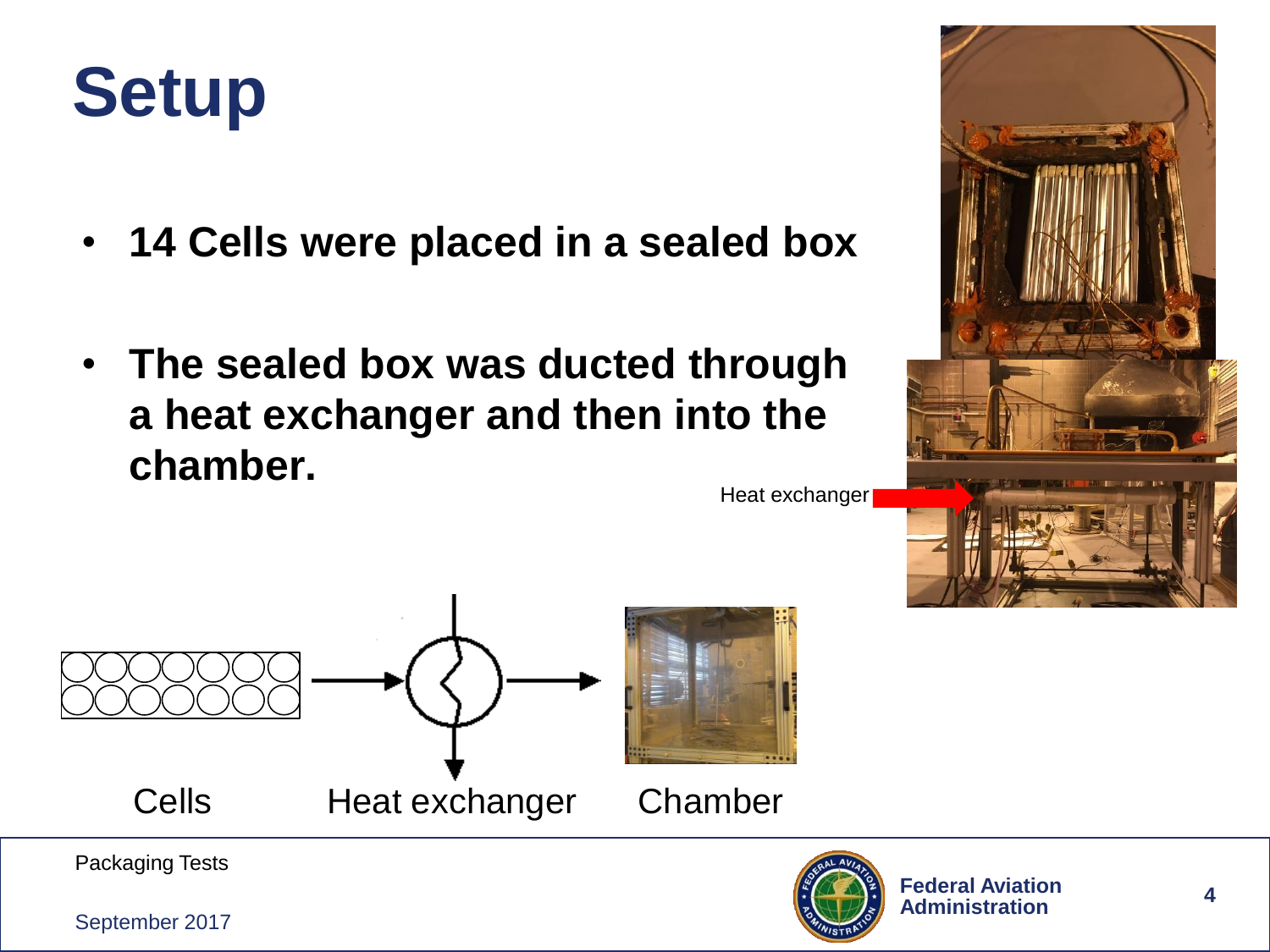# **Setup (continued)**

• **Hydrocarbon gas samples were collected at 3 positions in the chamber. The top, the middle and the bottom.**

> Hydrocarbon Gas Sample Ports

- 2" from top
- **Center**
- 2" from bottom



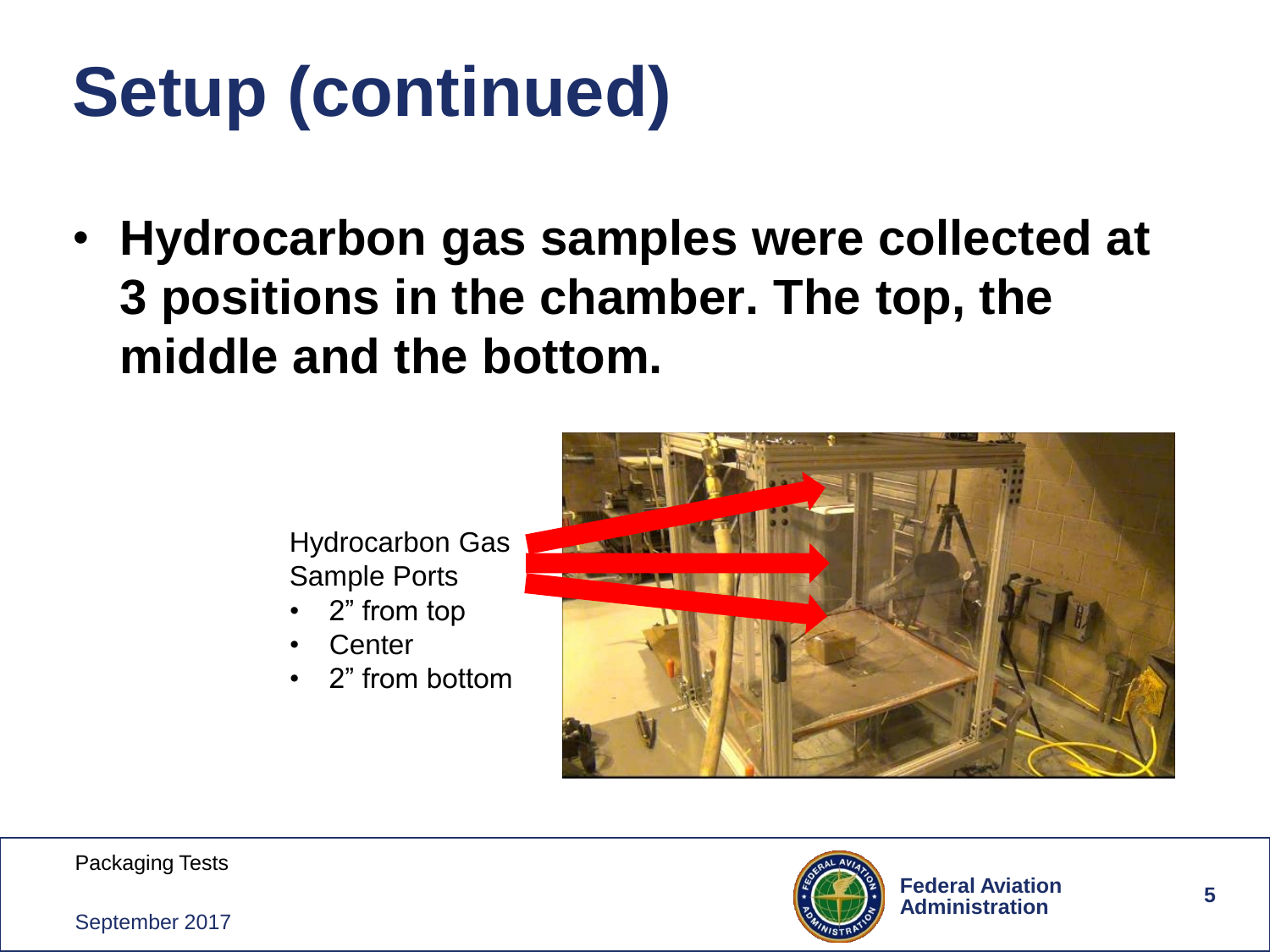

Packaging Tests



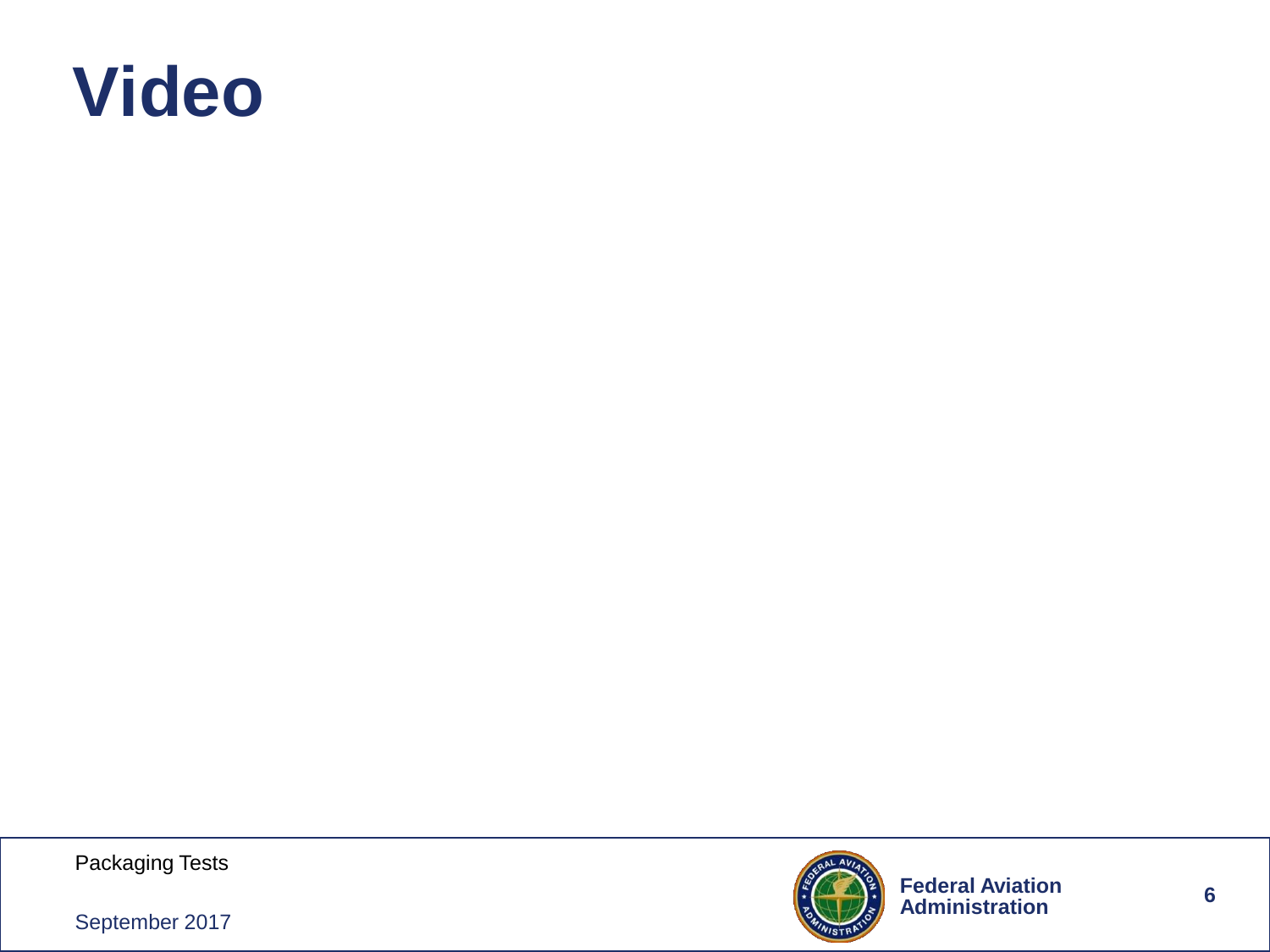### **Battery Gas Stratification**



September 2017

**7**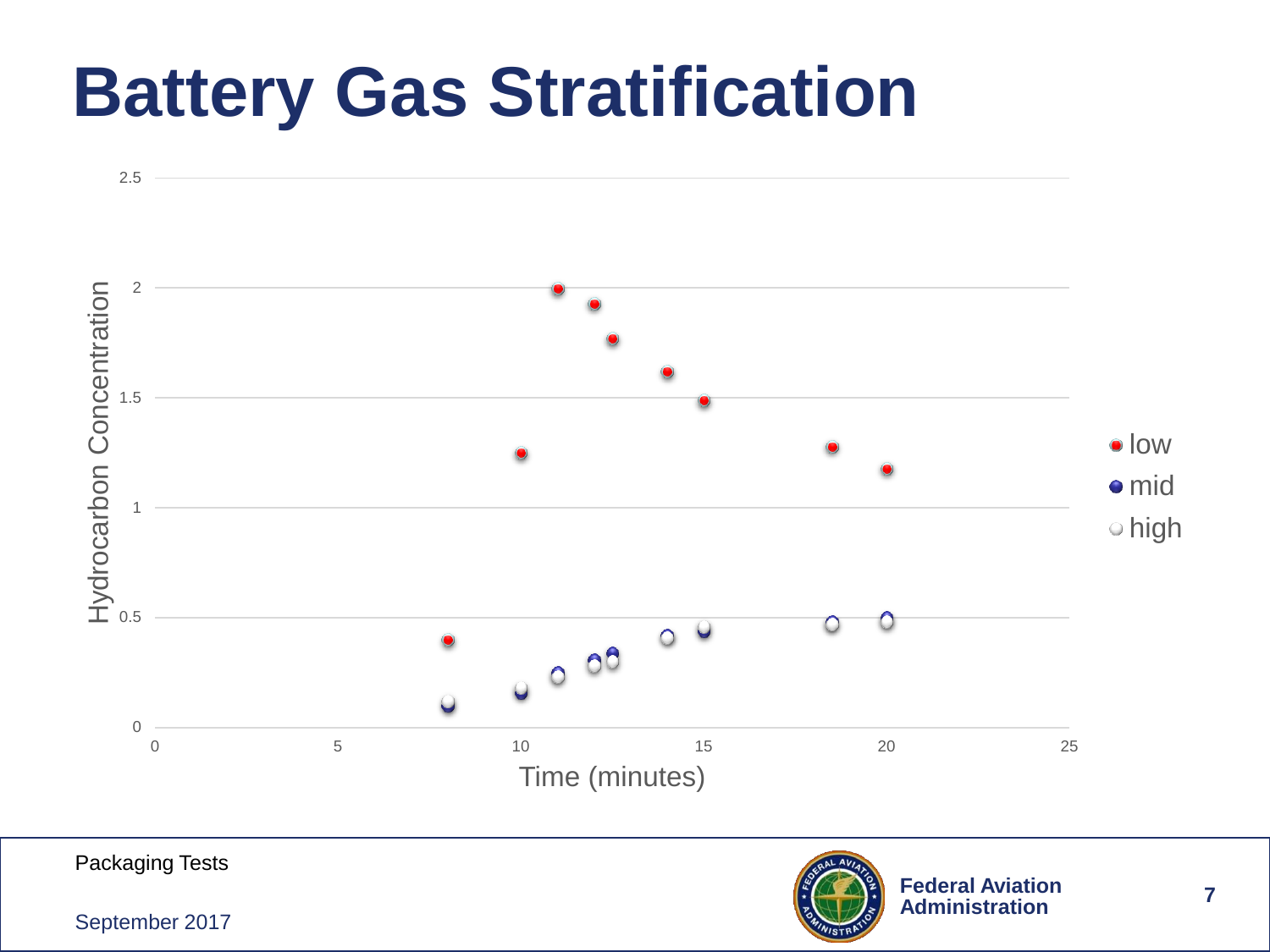### **Discussion**

- **The height of the smoke shown in the video is consistent with the hydrocarbon measurements.**
	- A component of the smoke is flammable hydrocarbon gas.
- **More tests could be conducted to study other gasses such as hydrogen and carbon monoxide to assess whether they entrain with the hydrocarbons or stratify differently.**

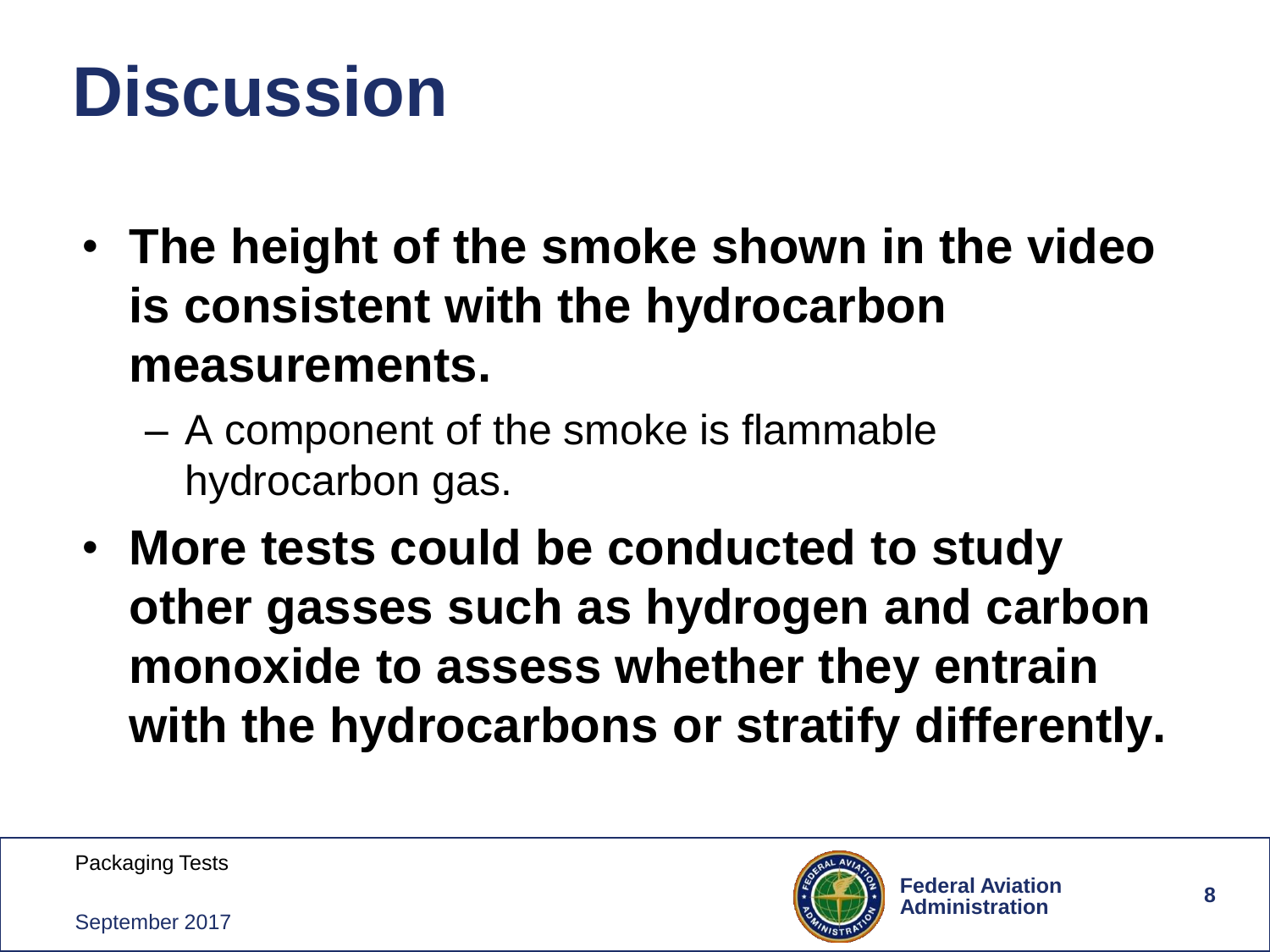# **Summary**

- **Stratification of smoke is an indicator hydrocarbon gas stratification.**
- **A mixing fan may be a suitable solution to non-uniform gas mixtures.**